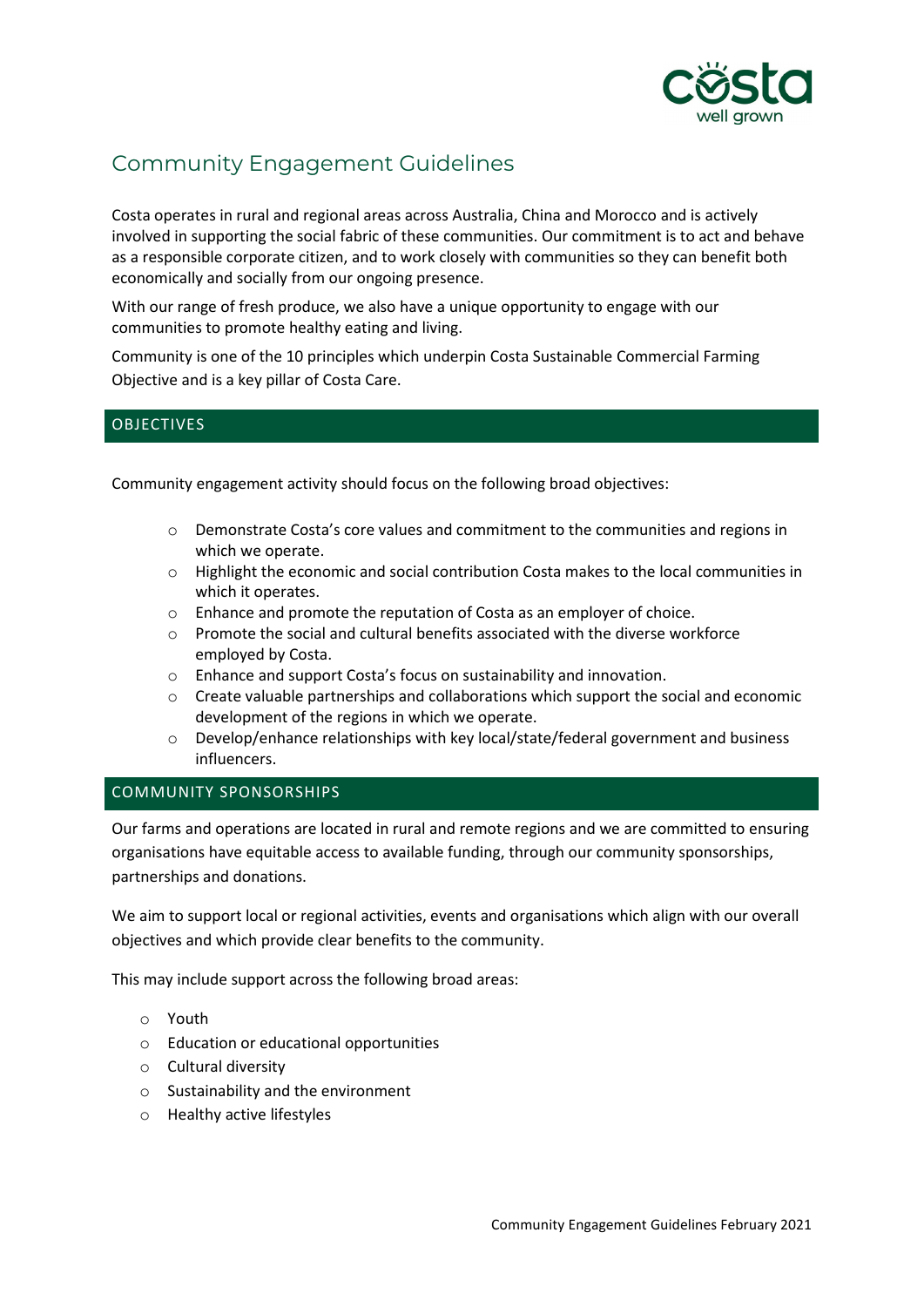

# Community Engagement Guidelines

Support will not be provided to:

- o Organisations with direct links to tobacco or alcohol, negative impacts on health or the environment, or associated with risk-taking activities.
- o Events/projects that are inconsistent with the Costa image and values.
- o Activities which denigrate, exclude or offend minority community groups.
- o Projects, events or organisations undertaking high-risk activities or with poor occupational health and safety performance.
- o Events, projects or organisations that expose Costa to reputation or financial risks.

## SPONSORSHIP GUIDELINES

Sponsorships and partnerships should be supported where possible with a formal agreement to ensure all parties are aware of mutually agreed sponsorship conditions. This could include, but is not limited to, information relating to: cost, benefits, timelines and reporting and evaluation requirements.

This should take into consideration any Category specific requirements.

Costa has final approval of any promotional or advertising item that refers to the Costa Group, including, but not limited to:

- o Use of the Costa logo
- o advertising copy
- o media releases
- o editorial mentions
- o displays/signage
- o publications
- o promotional information
- o speech notes
- o website content

Where appropriate, Costa will use its own communication channels and networks to supplement the sponsorship activity.